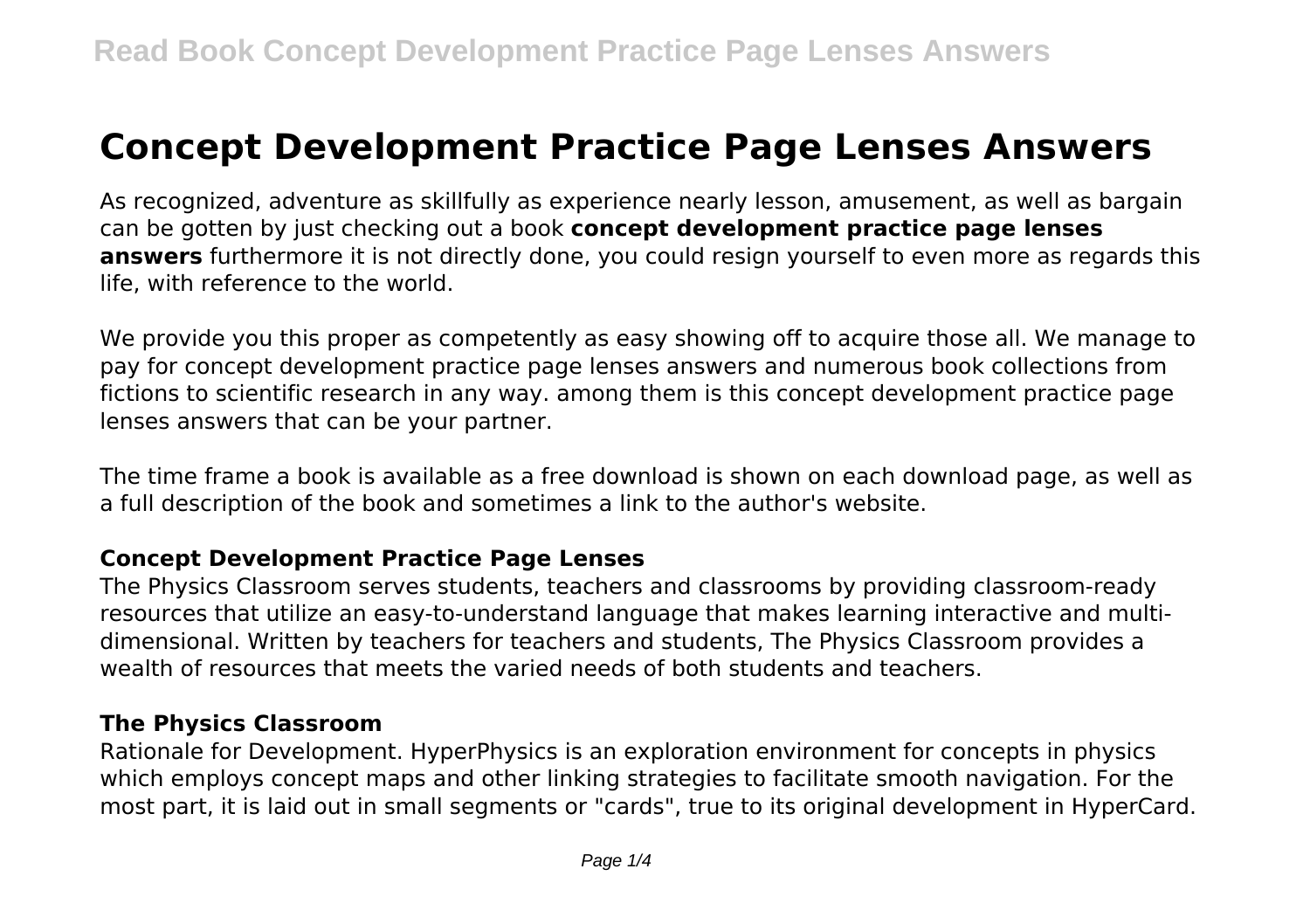## **HyperPhysics - Georgia State University**

A superlens, or super lens, is a lens which uses metamaterials to go beyond the diffraction limit.For example, in 1995, Guerra combined a transparent grating having 50nm lines and spaces (the "metamaterial") with a conventional microscope immersion objective. The resulting "superlens" resolved a silicon sample also having 50nm lines and spaces, far beyond the classical diffraction limit ...

## **Superlens - Wikipedia**

Connected Teaching and Learning from HMH brings together on-demand professional development, students' assessment data, and relevant practice and instruction. Professional Development Providing professional development for teachers, HMH offers professional learning courses, coaching, and leadership advisory to address today's challenges.

## **Classzone.com has been retired - Houghton Mifflin Harcourt**

The Human Development Index comprises three components: a country's population's life expectancy, knowledge and education measured by the adult literacy, and income.

## **How Globalization Affects Developed Countries - Investopedia**

Australian Standards are developed by technical committees through a process of consensus and transparency. Standards Australia forms technical committees by bringing together relevant parties and stakeholders from government, business, industry, community, academia and consumers. These participants volunteer their time to standards development ...

## **Australian Standards - Australian Institute of Architects**

The concept of intersectionality was introduced to the field of legal studies by black feminist ... and claims the practice of self-awareness helps to preserve the self-esteem of the group that is being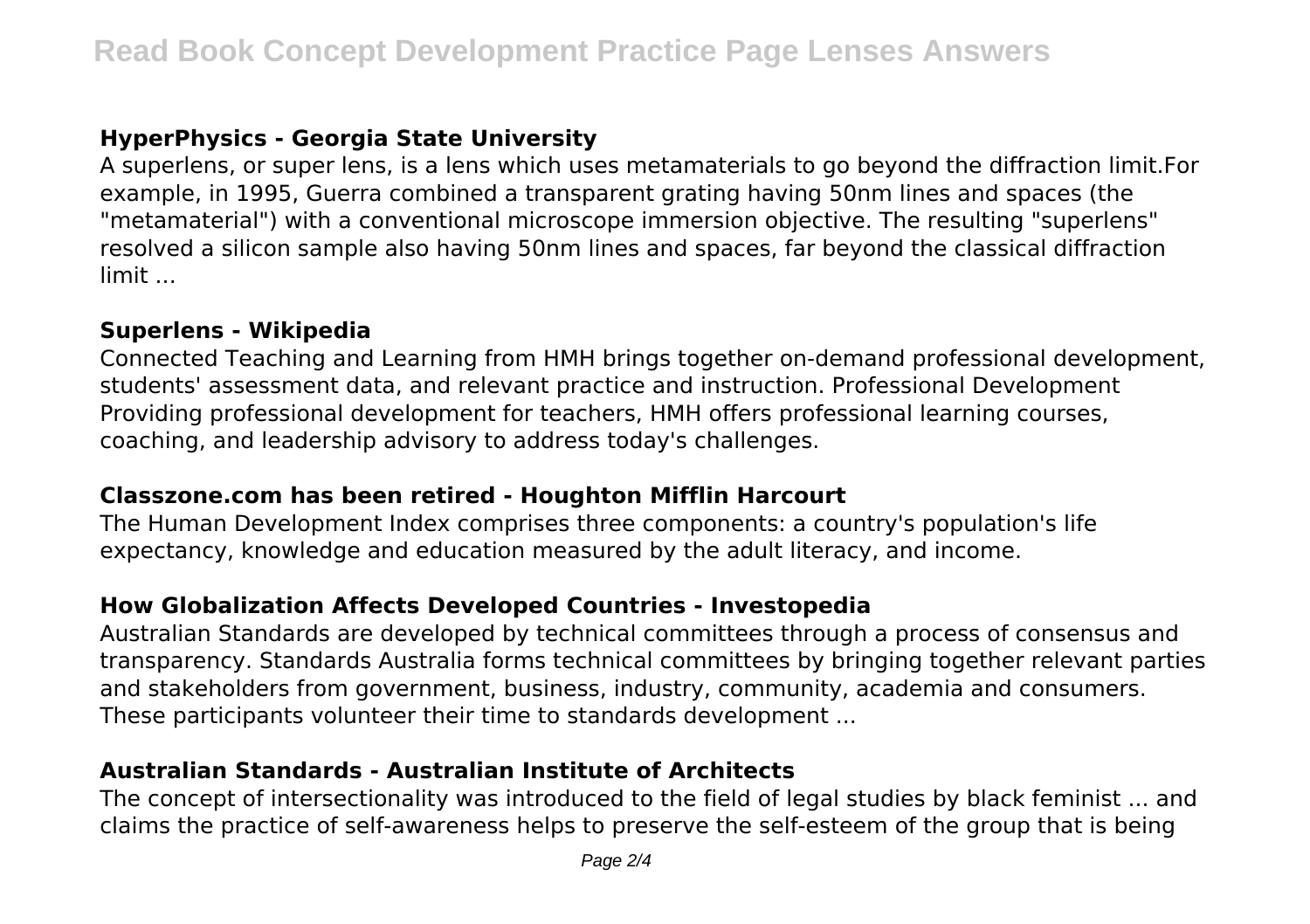oppressed while allowing them to avoid any ... These intersection effects were based on studying the lenses of biases, heuristics, stereotypes ...

#### **Intersectionality - Wikipedia**

Concept of Human Rights, Indian Constitution Provisions and Laws in India. ... Article 17 of the Constitution abolishes untouchability and forbids its practice in any form. Moreover, Article 17 of the Constitution is on the lines of the provision of Article 2 of the Universal Declaration of Human Rights. ... In a significant development, the ...

## **Concept of Human Rights | 3 Year LLB Degree College**

The above diagram shows what is occasionally a difficult concept to believe. Many students find it difficult to see how 10 N  $+$  10 N could ever be equal to 10 N. For reasons to be discussed in the next section of this lesson, 10 N  $+$  10 N would equal 10 N whenever the two forces to be added are at 30 degrees to the horizontal.

## **Addition of Forces - Physics Classroom**

Then, in the reflective spirit myself, I critically examine the actual practice of the concept, highlighting ethical, professional, pedagogic and conceptual concerns. I put forward the case that reflective practice is both complex and situated and that it cannot work if applied mechanically or simplistically.

## **Critical Reflection and Reflective Practice**

Dance English Language Arts English Language Arts (B.E.S.T. - Effective starting 2021-2022) English Language Development. Gifted Health Education Mathematics Mathematics (B.E.S.T. - Effective starting 2022-2023) Music Physical Education Theatre Science. Social Studies Special Skills Visual Art World Languages.